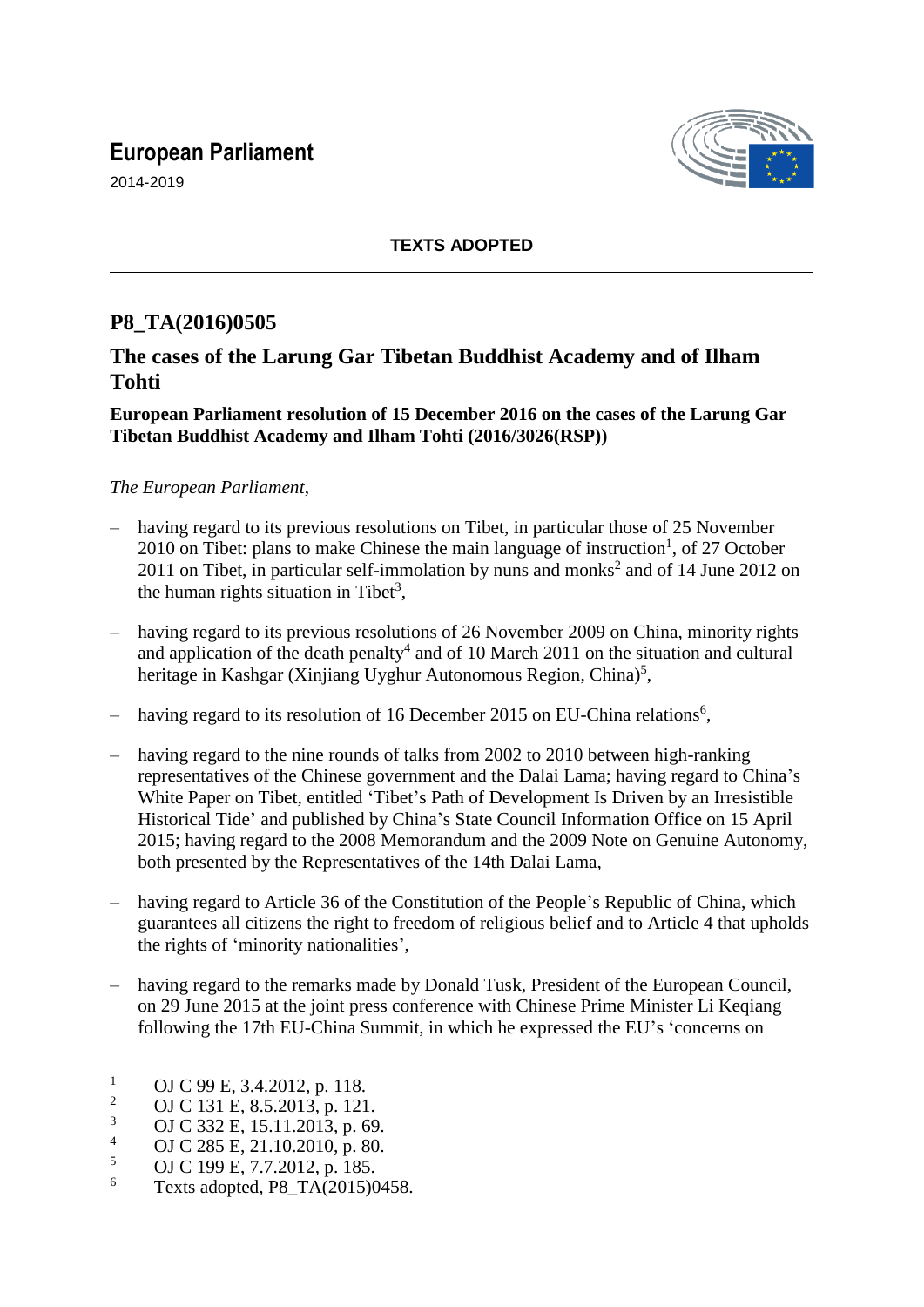freedom of expression and association in China, including the situation of the persons belonging to minorities such as Tibetans and Uighurs' and 'encouraged China to resume a meaningful dialogue with the Dalai Lama's representatives',

- having regard to the 'Sixth Tibet Work Forum' organised by the Central Committee of the Chinese Communist Party (CCP) and held in August 2015,
- having regard to the statement of 23 September 2014 by the EEAS Spokesperson condemning the life sentence handed out to Uighur economics professor Ilham Tohti and calling for his immediate and unconditional release,
- having regard to the EU–China dialogue on human rights launched in 1995 and to the 34th round held in Beijing on 30 November and 1 December 2015,
- having regard to the fact that on 11 October 2016 Ilham Tohti was awarded the Martin Ennals Award for his defence of human rights, and in September 2016 he was nominated for the Sakharov Prize for Freedom of Thought,
- having regard to the EU-China Strategic Partnership launched in 2003 and to the European Commission and EEAS joint communication to the European Parliament and the Council of 22 June 2016 entitled 'Elements for a new EU strategy on China',
- having regard to the International Covenant on Civil and Political Rights of 16 December 1966,
- having regard to the Universal Declaration of Human Rights of 1948,
- having regard to Rules 135(5) and 123(4) of its Rules of Procedure,
- A. whereas the promotion of and respect for human rights, democracy and the rule of law should remain at the centre the long-standing partnership between the EU and China, in line with the EU's commitment to uphold these values in its external action and China's expressed interest in adhering to these same values in its own development and international cooperation;
- B. whereas, in its development objectives, the Chinese Government has indicated that it is seeking a greater role in addressing global challenges, such as international peace and security and climate change, and increased influence over both political and economic global governance, and has committed to strengthening the rule of law;
- C. whereas the 17th EU-China Summit of 29 June 2015 lifted bilateral relations to a new level, and whereas in its strategic framework on human rights and democracy the EU pledges that it will place human rights at the centre of its relations with all third countries, including its strategic partners; whereas the 18th EU-China Summit of 12-13 July 2016 concluded that another round of the human rights dialogue between EU and China would be held still in 2016;
- D. whereas China has made progress over the last decades in the realisation of economic and social rights, reflecting its stated priorities regarding people's rights to subsistence and development, but its achievements in the area of political and civil rights, together with the promotion of human rights, are limited;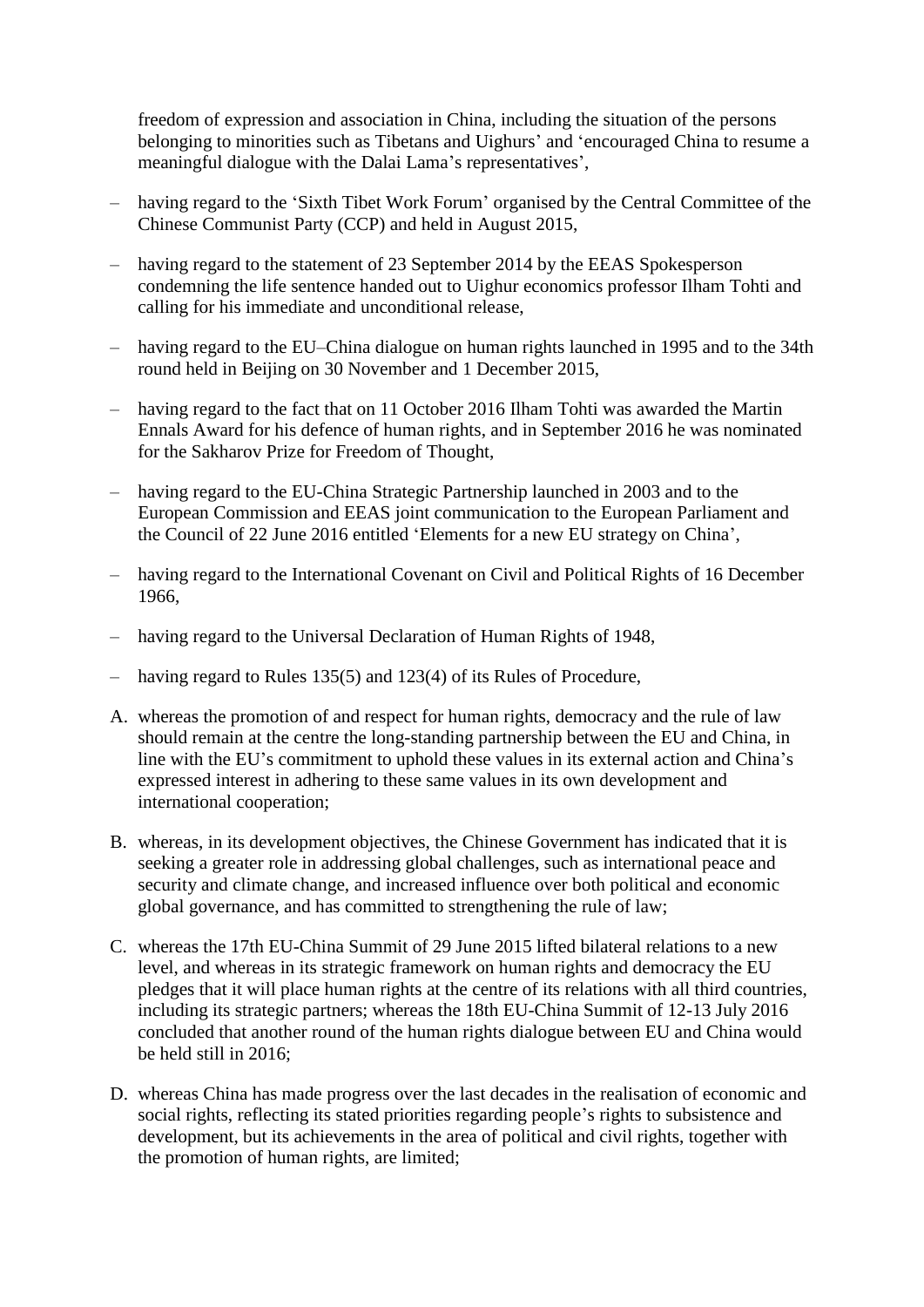- E. whereas, during 34th EU-China Dialogue on Human Rights held in Beijing on 2 December 2015, the EU raised its concerns about respect for the rights of persons belonging to minorities, especially in Tibet and Xinjiang, and about respect for freedom of religion or belief; whereas the case of Ilham Tohti was discussed during the 34th EU-China Dialogue on Human Rights;
- F. whereas the Larung Gar Institute, the largest Tibetan Buddhist centre in the world founded in 1980, is currently facing extensive demolition by the Chinese Government with the objective of downsizing the academy by fifty percent, evicting around 4 600 residents by force and destroying around 1 500 dwellings; whereas according to the Chinese authorities this demolition is necessary in order to carry out 'correction and rectification';
- G. whereas the evictees are to be forcibly enrolled in so-called 'patriotic education' exercises; whereas three nuns at the academy committed suicide in protest at the ongoing large-scale demolitions at Larung Gar;
- H. whereas an extremely high number of Tibetans, mostly monks and nuns, have reportedly set themselves on fire since 2009 in protest against restrictive Chinese policies in Tibet and in support of the return of the Dalai Lama and the right to religious freedom in the Aba/Ngaba county prefecture in Sichuan Province and other parts of the Tibetan plateau;
- I. whereas envoys of His Holiness the Dalai Lama have approached the Government of the People's Republic of China to find a mutually beneficial solution to the issue of Tibet; whereas no progress has been made in the resolution of the Tibetan crisis in the last few years, as the last round of talks took place in 2010 and the negotiations are currently frozen;
- J. whereas the Uighur economics professor Ilham Tohti was sentenced to life imprisonment on 23 September 2014 on the charge of alleged separatism after being arrested in January of the same year; whereas seven of his former students were also detained and condemned to prison sentences of between three and eight years for alleged collaboration with Mr Tohti;
- K. whereas there are allegations that the due process of law was not respected, in particular with regard to the right to a proper defence;
- L. whereas the Xinjiang region, in which the Muslim Uighur ethnic minority is mainly located, has experienced repeated outbreaks of ethnic unrest and violence; whereas Ilham Tohti has always rejected separatism and violence and sought reconciliation based on respect for Uighur culture;
- 1. Urges the Chinese authorities to stop the demolition of Larung Gar and the eviction of its residents, and in this way to respect the freedom of religion in accordance with its international commitments in the field of human rights;
- 2. Calls on the Chinese authorities to initiate a dialogue and to engage constructively on developments in Larung Gar with the local community and its religious leaders, and to address concerns regarding overcrowded religious institutes by allowing Tibetans to establish more institutes and build more facilities; calls for adequate compensation and the re-housing of Tibetans who have been evicted during the demolitions in Larung Gar at the place of their choice to continue their religious activities;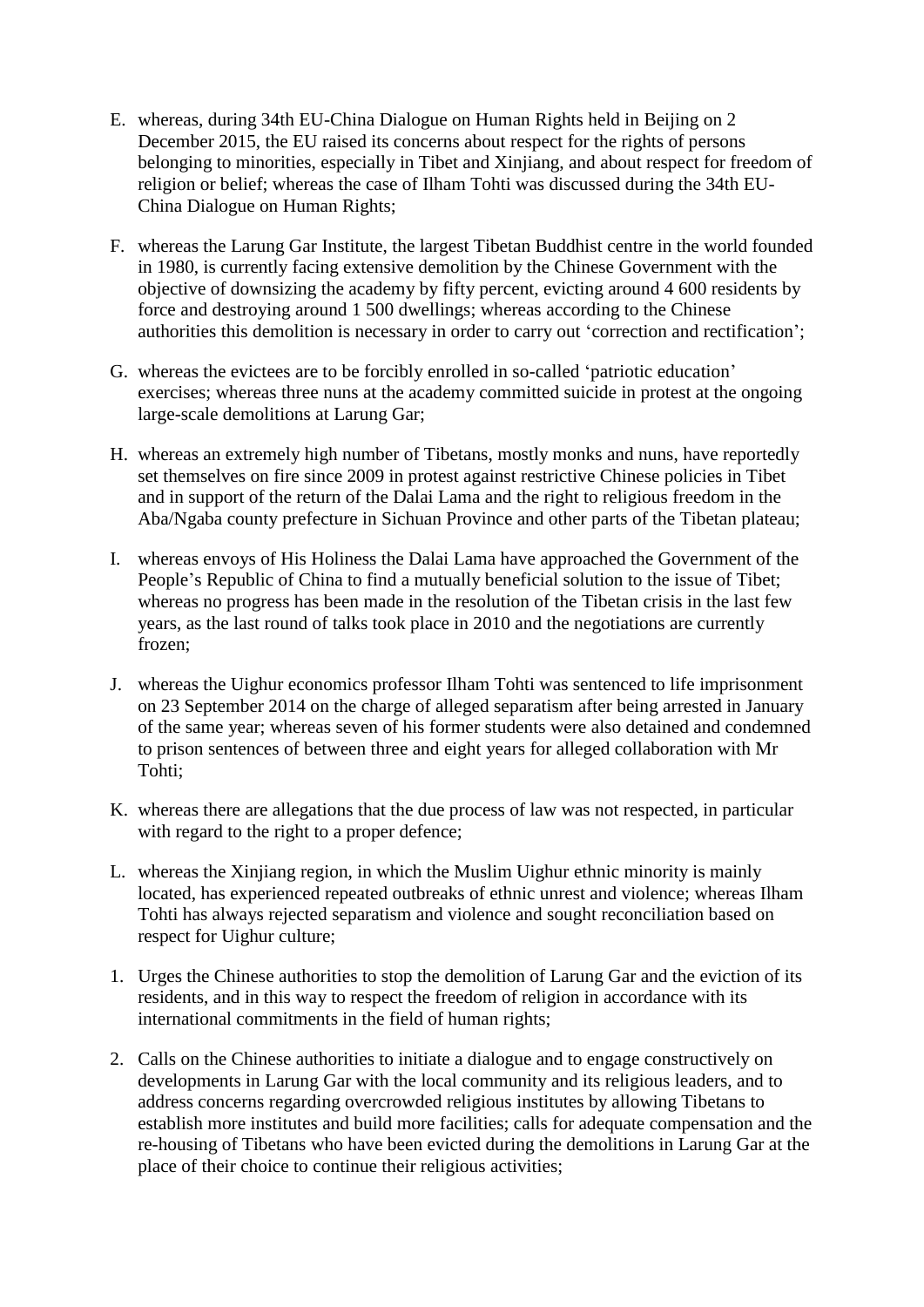- 3. Deplores the sentencing of ten Tibetans by the Intermediate People's Court in Barkham to different terms ranging from 5 to 14 years in prison for taking part in an 80th birthday celebration of His Holiness the Dalai Lana in Ngaba County;
- 4. Is deeply concerned by the deterioration of the human rights situation in Tibet which has led to an increase in the number of self-immolation cases; criticises the increase in military displays on the Tibetan plateau that will only lead to escalating tension in the region; condemns the increase in the use of surveillance systems in Tibetan private households;
- 5. Is worried about the increasingly repressive regime faced by different minorities, in particular Tibetans and Uighurs, as additional constraints are put on the constitutional guarantees of their right to freedom of cultural expression and religious belief, and to the freedom of speech and expression, peaceful assembly and association, calling into question China's stated commitment to the rule of law and respect for international obligations; demands that the authorities respect these fundamental freedoms;
- 6. Is worried about the adoption of the package of security laws and its impact on minorities in China, particularly the law on counter-terrorism that could lead to the penalisation of peaceful expression of Tibetan culture and religion and the law on the management of international NGOs which will come into effect on 1 January 2017 and will place human rights groups under the strict control of the government, as this constitutes a strictly topdown approach instead of encouraging partnership between local and central government and civil society;
- 7. Urges the Chinese Government to amend the provisions in the security law package that narrow the space for civil society organisations and tighten government control over religious practices; calls on the Chinese Government to provide and guarantee a fair and safe environment for all NGOs and human rights defenders to operate freely in the country, which could greatly complement the state delivery of social services with a bottom-up approach and contribute to the advancement of social and economic, political and civil rights;
- 8. Calls on the Chinese Government to resume the dialogue with Tibetan representatives, which was ended by China in 2010, in order to find an inclusive political solution to the crisis in Tibet; calls for respect for the freedoms of expression, association and religion of the Tibetan people as enshrined in the Constitution; believes that respect for minority rights is a key element of democracy and the rule of law that is indispensable for political stability;
- 9. Strongly condemns the imprisonment of Ilham Tohti who is serving a life sentence on alleged charges of separatism; deplores the fact that the due process of law was not respected and that he did not benefit from the right to a proper defence; urges the Chinese authorities to respect the norm of granting one visit per month for family members;
- 10. Calls for the immediate and unconditional release of Ilham Tohti and of his supporters detained in relation to his case; further calls for Ilham Tohti's teaching permit to be restored and for his free movement to be guaranteed within and outside China;
- 11. Recalls the importance of the EU raising the issue of human rights violations in China, in particular the case of minorities in Tibet and Xinjiang, at every political and human rights